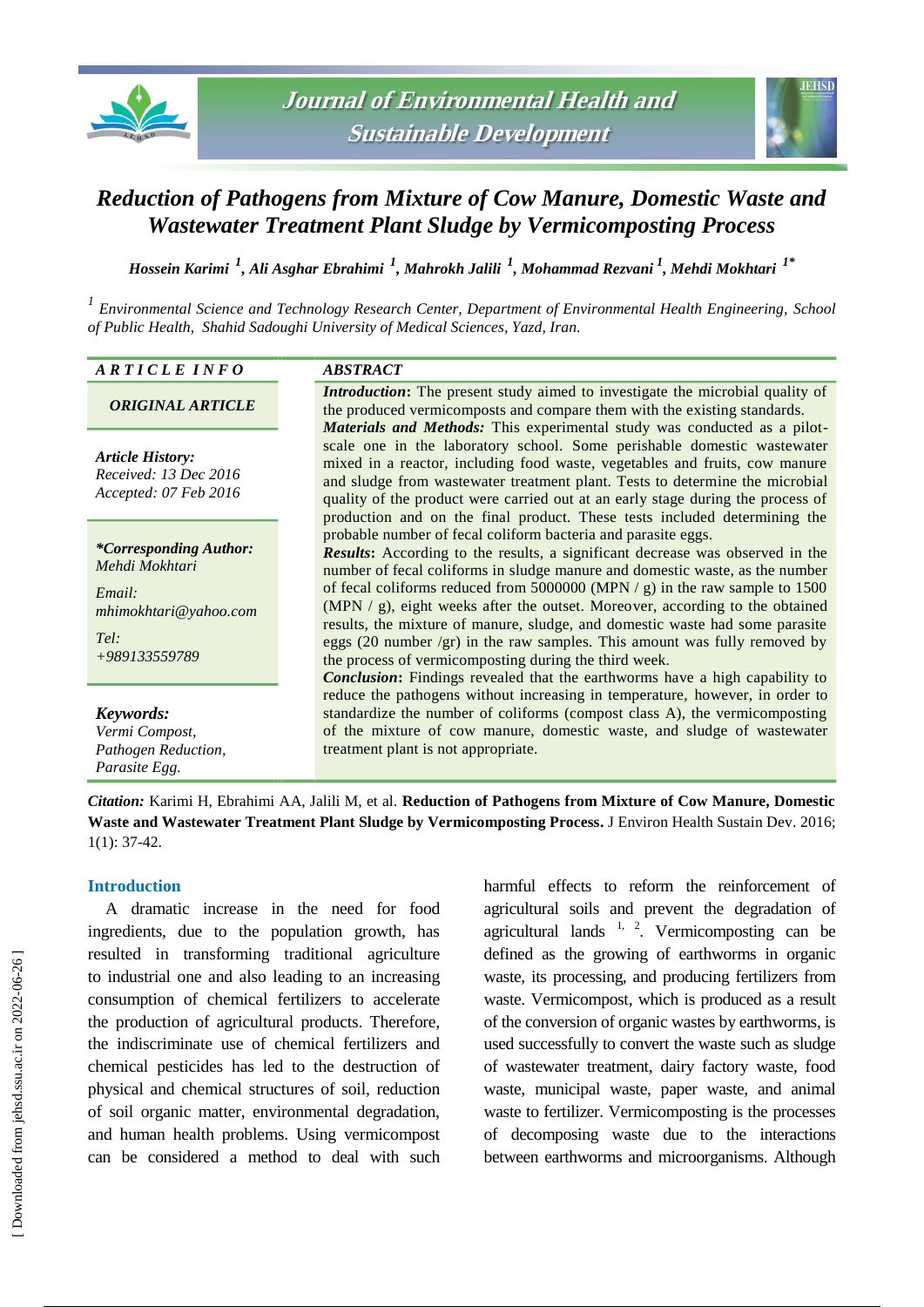microorganisms are primarily responsible for decomposition process, earthworms increase the contact surface lead to increase in microbial activity and change in biological activity  $3$ . The lack of sufficient information regarding the process of reducing human pathogens during the waste vermicomposting is a reason that why vermicomposting is not widely accepted. Since conventional composting process exploits in the thermophilic phase, vermicompost is exploited in mesophilic phase. In this phase, the temperature should be less than 35°C to prevent disorder in the process of vermicomposting as a result of the death of worms <sup>4</sup> . Several studies reported pathogen reduction in vermicomposting process under specific processing conditions to a safe level. The first reduction of pathogens was reported by USEPA. According to the report, the passage of biological solids of wastewater from the gut of the earthworms reduces pathogens<sup>5</sup>. Moreover, in 2005, a decrease of pathogens in the vermicompost of cow manure was reported by Contreras-Ramos<sup>6</sup>. In a study conducted in 2009 by Monroy et al. 85-98 percent reduction of total coliforms was reported on the vermicomposting process of pig manure  $\frac{7}{1}$ . Furtheremore, Liu et al. reported some reduction in Escherichia coli O157: H7 in vermicomposting process of artificial soil<sup>8</sup>. In another study, Rodriguez et al. reported some reduction of pathogens in vermicomposting process of septic tank sludge<sup>9</sup>. Aira et al. reported a significant reduction of pathogens in the vermicomposting process of cow manure <sup>10</sup>. Similarly, Hila et al. in a study showed a decrease of coliforms in toilet vermicomposting <sup>11</sup>. In another study, Hill reported the effect of vermicomposting on reducing the number of Ascaris eggs  $^{12}$ . The aim of this study was to investigate the effectiveness of vermicomposting in microbial quality improvement of the produced compost.

# **Materials and Methods**

This pilot-scale experimental study conducted in the laboratory of Public Health School, Yazd. The work was done in a pilot with 50 (L)  $\times$  15(W)  $\times$ 30(H) cm in size to produce vermicompost from perishable domestic waste, including food residue, vegetables and fruit waste, cow manure, and sludge of wastewater treatment plant. These ingredients were mixed with equal proportions of cow manure, sludge of wastewater treatment plant, and domestic waste. The operational conditions of the pilots included a period of 8 weeks under aerobic conditions, and in the ambient temperature (30  $\pm$  5<sup>0</sup>C) and 70 percent humidity. The type of worms used for vermicomposting was Eiseniafotida. Sampling was carried out duplicate during 57 days of the process. 50 g samples were collected at each sampling time. Finally, 68 samples were collected.

To determine the microbial quality of the product, some tests were carried out at an early stage during the process of production and on the final product. These tests included determining the probable number of fecal coliform bacteria and parasite eggs. Specific  $A_1$  cultivating environments and Zinc were utilized for fecal coliform and the detection of parasite eggs, respectively  $^{13-14}$ .

After preparing the intended cultivating environments, 5 g of the sample was inoculated in liquid enrichment environment of non-selective peptone water. After putting the sample in an incubator shaker at the temperature of  $25^{\circ}$ C, for 5 minutes, it was placed in an incubator at the temperature of  $37^{\circ}$ C, for 16-20 hour.

Coliform identification was done using 9 Tube fermentation method and  $A_1$  environment. Moreover, at testing period, coliform was used in three dilutions (0.01, 0.1, and 1) under the Serological Ben Murray condition with a temperature equal to 41.5 °C for about 20-24 hours.

In order to evaluate the effect of treatment on the number of coliforms, one-way analysis of variance (ANOVA) was used. The amount of 0.05 is considered the level of significance. As a result, lack of normality in data and due to coliform rapid growth, mathematical conversion logarithm was used on the number of coliforms. This conversion could smooth the way for using ANOVA.

## **Results**

The results of this study demonstrated a significant reduction in the number of fecal coliforms in sludge,

**Jehsd.ssu.ac.ir**

**Jehsd.SSu.ac.ir**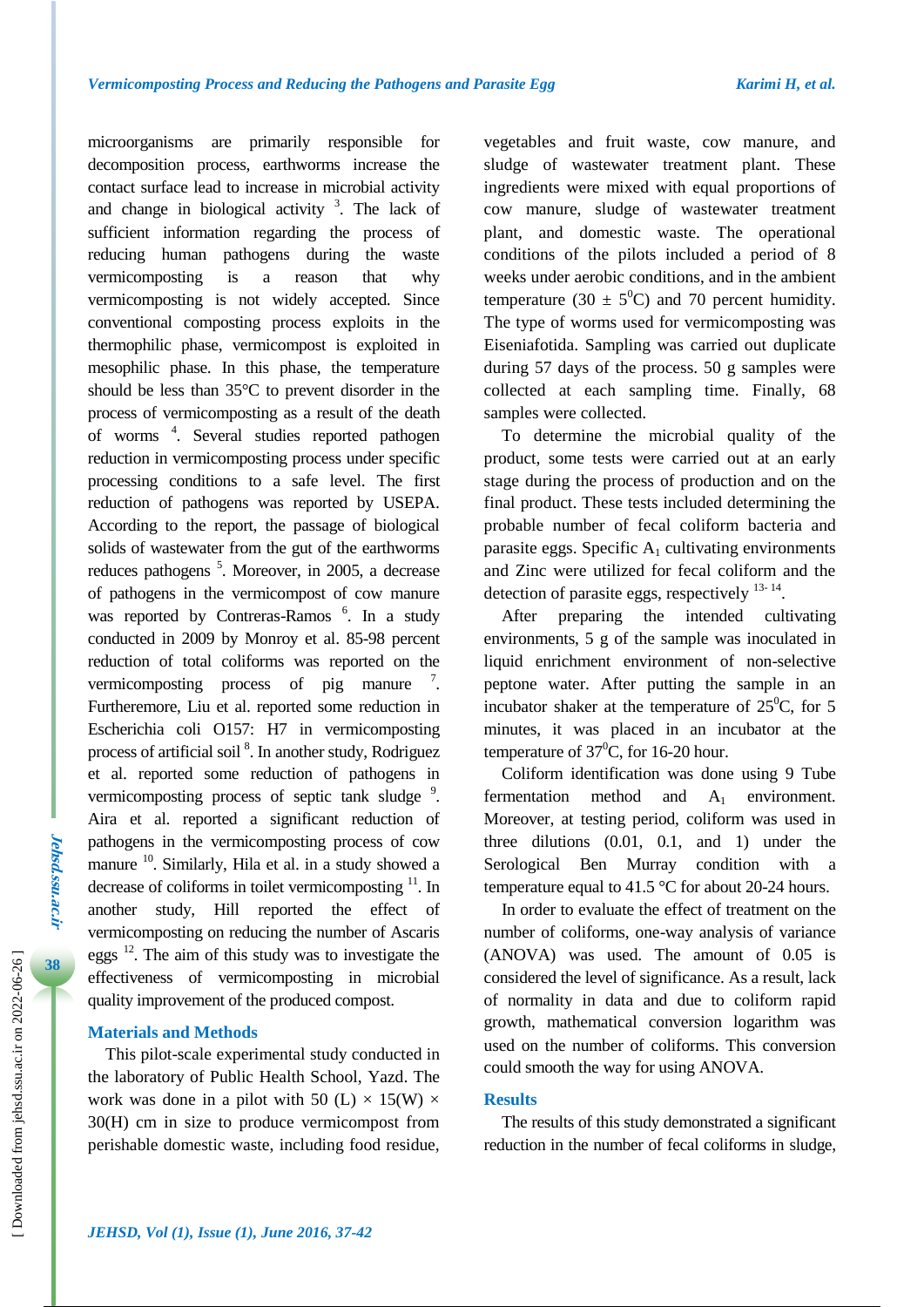manure, and domestic waste, as the number of fecal coliforms reduced from 5000000 (MPN  $/$  g) in the raw sample, to 1500 (MPN / g), eight weeks after the outset (Figure1). According to the results listed in figure 2, a mixture of manure, sludge and waste domestic had some parasite eggs (20 number/g) in the raw samples. This amount of eggs was fully removed by the process of vermicomposting during the third week. Physico-chemical properties of raw samples after performing the relevant tests are shown in tables 1 and 2. These properties include moisture, nitrogen, organic carbon, pH, and electrical conductivity (EC). Domestic waste moisture was significantly different from that of the manure and sludge whereas other parameters revealed a slight difference.



**Figure 1:** Changes in the number of fecal coliforms in stabilized Cow manure-sludge-Waste after 8 weeks



**Figure 2:** Changes in the number of parasite eggs in vermicompost produced from the mixture of cow manure and sludge of wastewater treatment and Waste after 8 weeks

|  | Table 1: Physico-chemical parameters, sludge of wastewater treatment plant and cow manure in the raw samples |  |  |  |  |
|--|--------------------------------------------------------------------------------------------------------------|--|--|--|--|
|--|--------------------------------------------------------------------------------------------------------------|--|--|--|--|

| <i>parameters</i>      | Sludge of wastewater treatment plant |                |                | Cow manure       |                |                |
|------------------------|--------------------------------------|----------------|----------------|------------------|----------------|----------------|
|                        | $Mean \pm SD$                        | <b>Maximum</b> | <b>Minimum</b> | $Mean \pm SD$    | <b>Maximum</b> | <b>Minimum</b> |
| Moisture $(\% )$       | $17.25 \pm 2.21$                     | 20             | 15             | $35.75 \pm 4.34$ | 40             | 30             |
| $EC$ (mmhose/cm)       | $2.17 \pm 0.69$                      | 2.9            | 1.4            | 1.9 0.09         | 1.9            | 1.2            |
| Organic carbon $(\% )$ | $70.26 \pm 8.06$                     | 79.8           | 40.24          | $64.4 \pm 11.42$ | 75.14          | 50.21          |
| Nitrogen $(\%)$        | $5.41 \pm 0.65$                      | 7.9            | 1.2            | $2.11 \pm 0.15$  | 2.26           | 1.91           |
| pH                     | $7.06 \pm 1.09$                      | 8.11           | 5.86           | $7.1 \pm 0.75$   | 7.5            | 6.2            |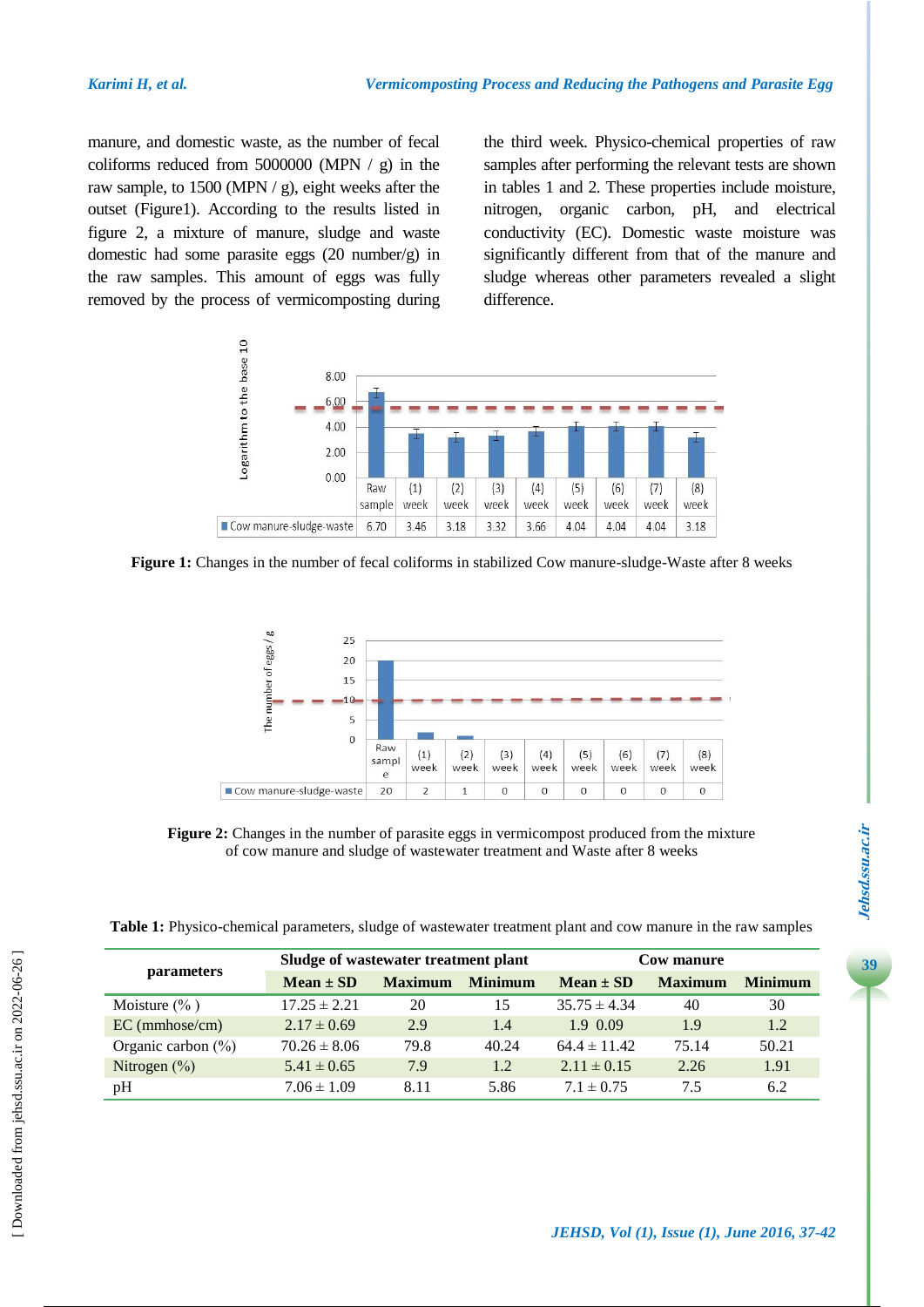|         | <b>Moisture</b><br>$\mathcal{O}_0$ | EС<br>(mmhose/cm) | Organic<br>$carbon(\% )$ | <b>Nitrogen</b><br>(%) | pH  |
|---------|------------------------------------|-------------------|--------------------------|------------------------|-----|
| Minimum | 70                                 | 1.46              | 53.88                    | .68                    | 6.2 |
| Maximum | 73 7                               | .46               | 54.16                    |                        | 6.4 |

**Table 2:** Physico-chemical parameters, raw samples of domestic waste

Data analized by one-way ANOVA test, it was revealed that the average of the minimum fecal coliform for one of the weeks was significantly different from the others ( $p < 0.001$ ). Duncan test was used to check the details. The results of Duncan test is shown in table 3. The results show that there is a significant difference.

| <b>Duncan</b> <sup>a</sup> |                |                           |                |       |                |       |       |
|----------------------------|----------------|---------------------------|----------------|-------|----------------|-------|-------|
| Time                       | $\mathbf N$    | Subset for alpha = $0.05$ |                |       |                |       |       |
|                            |                | 1                         | $\overline{2}$ | 3     | $\overline{4}$ | 5     | 6     |
| 2.00                       | 2              | 3.17                      |                |       |                |       |       |
| 8.00                       | 2              | 3.17                      |                |       |                |       |       |
| 3.00                       | 2              |                           | 3.33           |       |                |       |       |
| 1.00                       | 2              |                           |                | 3.47  |                |       |       |
| 4.00                       | $\overline{2}$ |                           |                |       | 3.67           |       |       |
| 5.00                       | 2              |                           |                |       |                | 4.04  |       |
| 6.00                       | $\overline{2}$ |                           |                |       |                | 4.04  |       |
| 7.00                       | $\overline{2}$ |                           |                |       |                | 4.04  |       |
| 0.00                       | 2              |                           |                |       |                |       | 6.7   |
| Sig.                       |                | 1.000                     | 1.000          | 1.000 | 1.000          | 1.000 | 1.000 |

|  |  | <b>Table 3: Output of Duncan test</b> |  |
|--|--|---------------------------------------|--|
|--|--|---------------------------------------|--|

### **Discussion**

Removing pathogenic agents from waste such as cow manure and sludge of wastewater treatment plants, that may be used to amend the soil, can be so significant in preventing the transmission of the disease. Vermicomposting has the ability to remove a significant number of pathogens. Passing different treatments through the gut of the earthworm can affect the microbial population. Reduction in the number of pathogens in vermicomposting depends on various factors such as the action of enzymes in the gut of the earthworm, colonic fluid secretion, which has antibacterial properties, as well as competition between different groups of microorganisms 4, 15. Monroy et al. conducted a study in 2008 to explore the reduction in density of nematodes, protozoa, and fecal coliforms as a result of passing through the gut of the earthworm. The results showed that the nematode and fecal coliforms have significantly reduced. These results are with the same as the findings of this study. Reduction in the number of nematodes may be due to the fact that nematodes are part of earthworms' food. It may also be due to the point that the enzymic activity of proteolytics eliminates pathogens and nematodes  $16$ . In this study, the highest removal of coliform happened in the second week. The results of the study matches the findings of the one conducted by Monroy et al. in 2009 in which the greatest reduction of coliforms in pig manure, as a result of passing through the gut of the earthworm, was reported after the second week. Moreover, in this study, the number of coliforms increased after the 4th week. This

**Jehsd.ssu.ac.ir**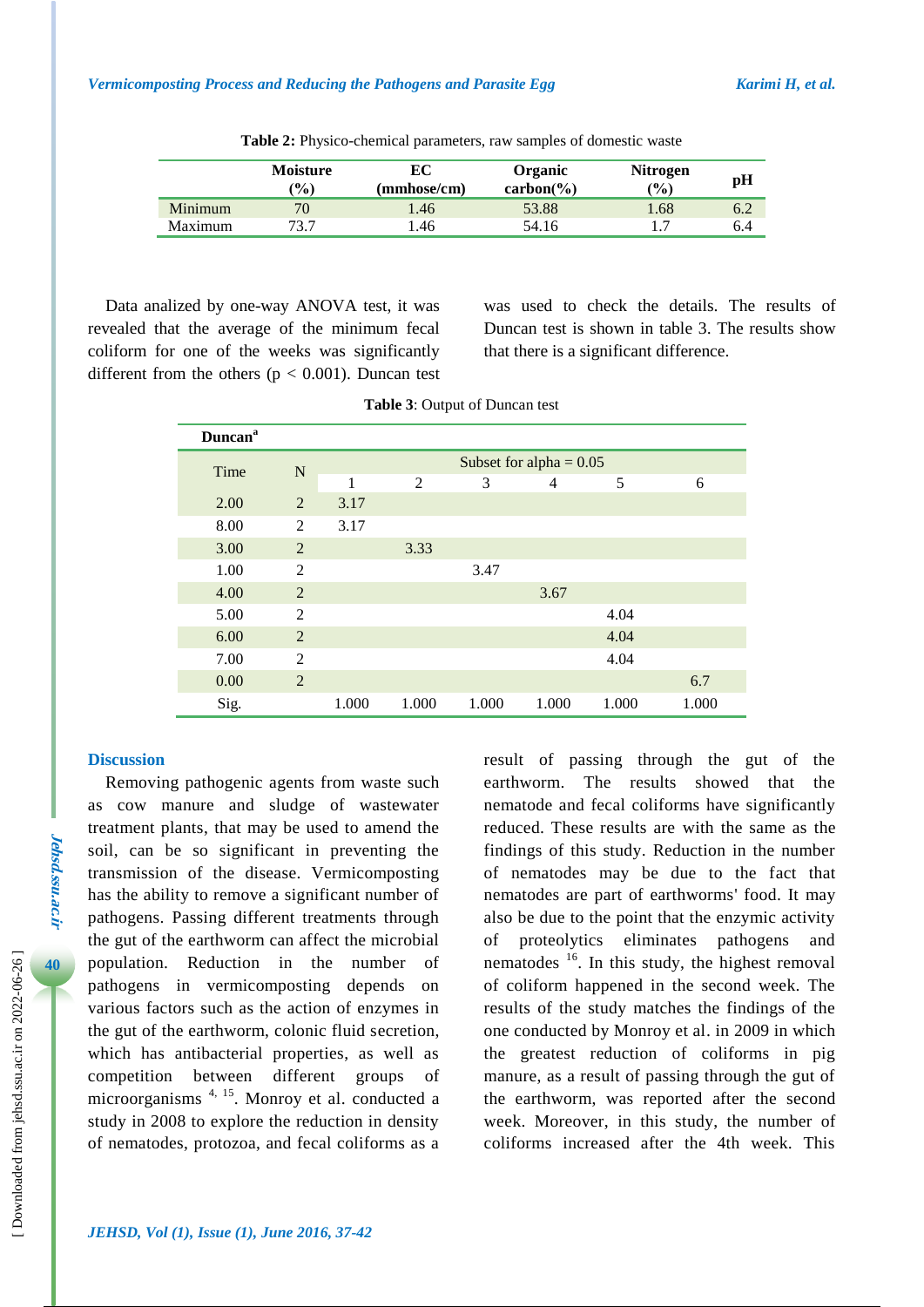increase may happen as a result of moisture or worms running out of food  $\frac{7}{1}$ . There are some other studies, the results of which are with the same as the findings of this study, for example, Lui et al. in 1982 reported the reduction of more than 98 percent of pathogens within 17 days in vermicomposting process<sup>4</sup>. The results of a study conducted by Rodriguez, in 2010, on reducing the number of pathogens existing in septic tanks sludge in the process of vermicomposting showed that the number of pathogens had significantly reduced. These findings are consistent with the results of the present study <sup>9</sup>. Moreover, in a study carried out by Aira et al., in 2011, on the reduction of pathogens in cow manure, it was revealed that the number of fecal coliform did not achieve the EPA standard level, which is in line with the results of this study  $10$ . In another study by Contreras in 2005, the results, which are consistent with the ones presented in this study, showed that after 60 days, the number of parasite eggs was not detectable, and fecal coliforms had significantly reduced  $6$ . In another study in 2011, Hait reported that in the final product of vermicomposting derived from primary sludge of wastewater, pathogens had significantly reduced, and they were lower than the standard level set by the USEPA, which is consistent with the present results which may be due to differences in the type of treatment or test conditions  $^{15}$ . Monroy et al., in a study conducted in 2008 and Eastman et al., in 2001, showed that the number of fecal coliforms in the process of vermicomposting had significantly reduced during 7 days. The results of abovementioned study are consistent with the present study. The results of that research revealed a significant reduction in the number of parasitic worms after three days of vermicomposting which are in line with the results of the present study  $16, 17$ . In a study, in 2006, by Bowman et al. on the impact of vermicomposting process on the removal of the parasite eggs, the results revealed that vermicomposting is not capable of eliminating the parasite eggs. These findings are

different from the results of the present study, which may be due to differences in vermicomposting circumstances or laboratory settings  $^{18}$ .

## **Conclusion**

The results indicated that vermicomposting can be used as an appropriate method to convert perishable waste to fertilizer and also is usable in agriculture. Earthworms have a high ability to reduce pathogens without the rise in temperature; however, in order to minimize the number of coliforms, in vermicomposting, to the standard level of compost class A, the mixture of cow manure, domestic waste and sludge of wastewater treatment plant may not be appropriate.

#### **Acknowledgments**

The authors would like to express gratitude to the Shahid Sadoughi University of Medical Sciences for help in conducting this study.

## **Funding**

This study was funded by the authors.

## **Conflict of interest**

We have no competing interests.

This is an Open Access article distributed in accordance with the terms of the Creative Commons Attribution (CC BY 4.0) license, which permits others to distribute, remix, adapt and build upon this work, for commercial use.

#### **References**

- 1. Mehrjou F, Barzekar F, Shahbazi A. Assessment of changes in the physico-chemical and biological factors in the process of vermicomposting with cow manure and earthworm Eisenia foetida bed. Humans and Environment. 2014,12: 75-83**.**[In Persian]
- 2. Mohammadi A, Ebrahimi A, Amin MM. Feasibility energy recovery potential of municipal solid waste in Northwest of Iran. Int J Environ Health Eng. 2012, 1 (1): 14**.**
- 3. Edwards CA. Earthworm Ecology. Boca Raton (FL): CRC Press; 2009.
- 4. Edwards CA, Arancon NQ, Sherman RL. Vermiculture technology: earthworms, organic